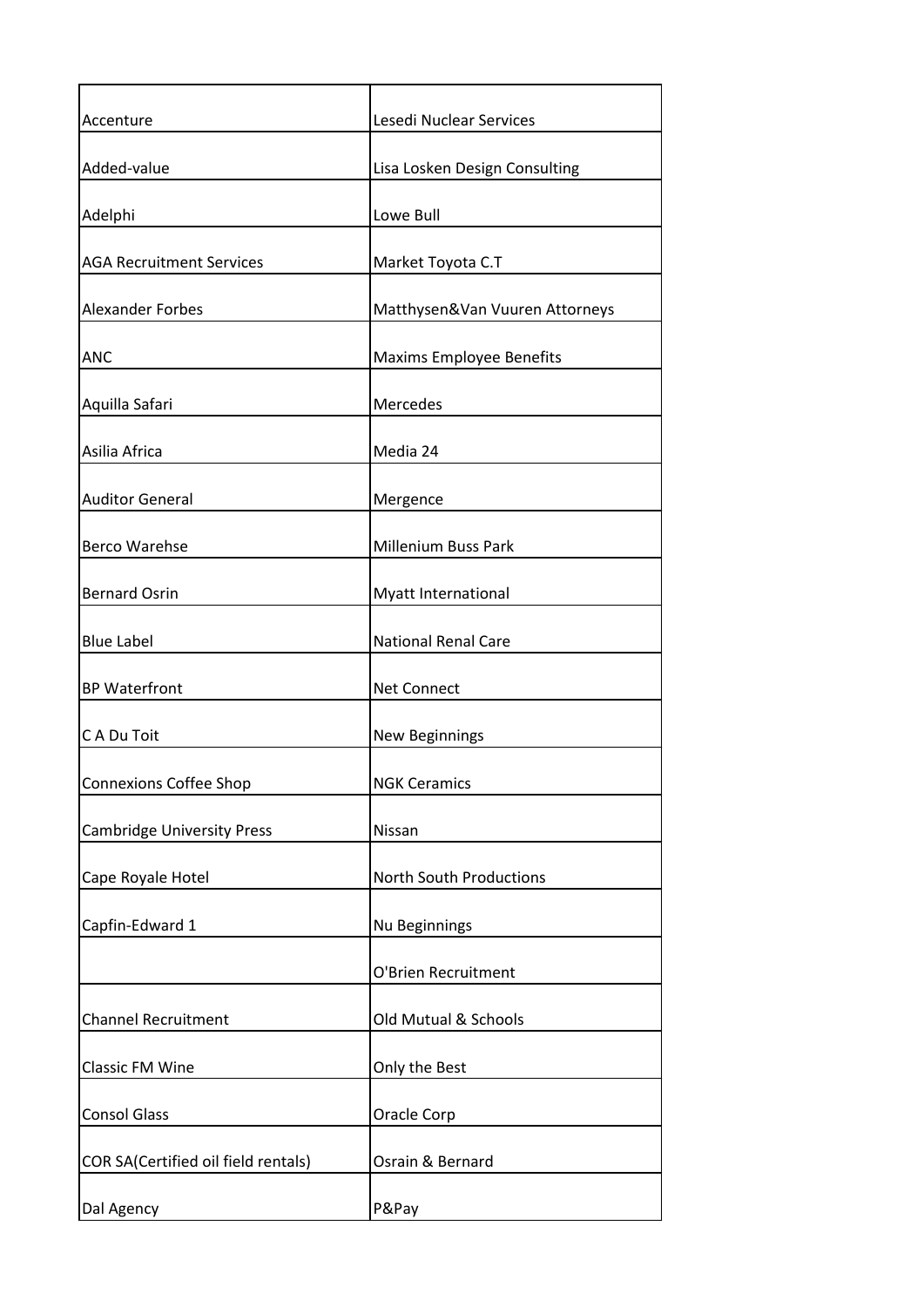| Dept of Social Services                                      | Pharmsecure                          |
|--------------------------------------------------------------|--------------------------------------|
| Den Anker                                                    | Postilion                            |
| <b>Desmond Tutu Peace Foundation</b>                         | Premier Freight                      |
| <b>Desmond Tutu Peace Foundation</b>                         | Protea Hotel-Breakwater Lodge        |
| <b>DHL Express</b>                                           | Primiworld (Piatti)                  |
| <b>DRA Mineral Project</b>                                   | Protea Hotel                         |
| Dr Immerman & Partners                                       | promowrap                            |
| Dr Legg                                                      | Purcell Accounting DJs Tax and Admin |
| Dr                                                           | <b>Reddam School</b>                 |
| <b>Eclipse Furniture</b>                                     | <b>Reeds Parts</b>                   |
| Ernst & Young                                                | Royal Yacht Club                     |
| Espresso                                                     | Royale International                 |
| Eurotech                                                     | <b>SA Commercial</b>                 |
| Eurotex                                                      | Studio 22                            |
| Exibet                                                       | <b>Swiss Charlet</b>                 |
| Farm Secure                                                  | <b>Sutherland Associates</b>         |
| Forward Slash (Digital Outsource service) TB/HIV Care Assoc. |                                      |
| <b>Fountain Hotel</b>                                        | <b>Team Talk Media</b>               |
| Frenenberg                                                   | The Solution Workshop                |
| Game                                                         | TileAfrika                           |
| <b>Gateway Properties</b>                                    | <b>Top Billing</b>                   |
| Globeflight                                                  | <b>Traffic Integrated Marketing</b>  |
| <b>Golf Partners</b>                                         | <b>Transport Telematics Africa</b>   |
| <b>Goodwood Firestation</b>                                  | <b>Travel with Flair</b>             |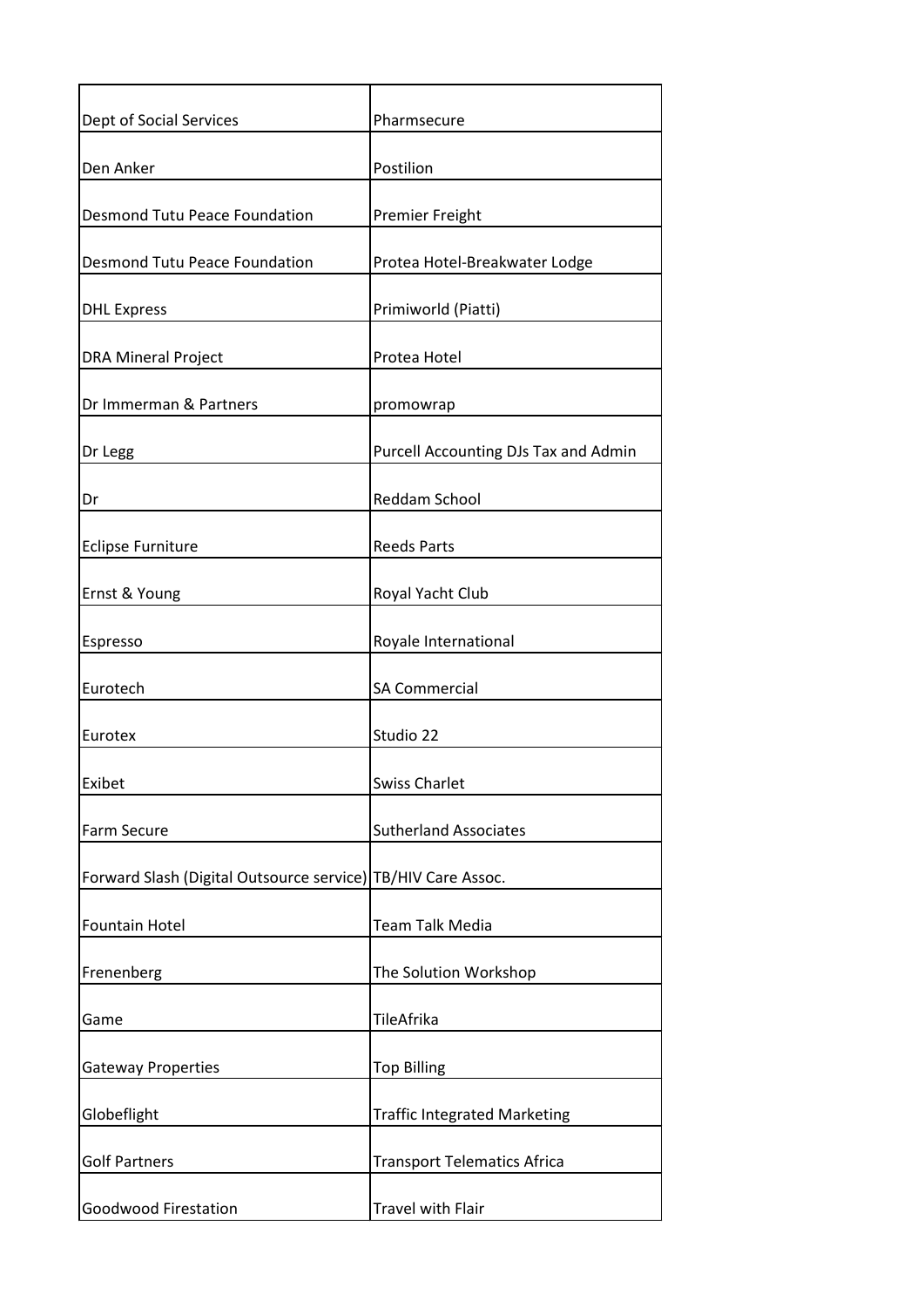| <b>Graphic Laminates</b>         | <b>Tygerberg Hospital</b>        |
|----------------------------------|----------------------------------|
| <b>Group Appliance</b>           | Toyota                           |
| Hero Design                      | <b>UbuntuDeal</b>                |
| Hertzlia (United Herzlia Schools | Ukubona                          |
| Hirt & Carter                    | <b>Vegas Oriental Trading</b>    |
| International Hotel School       | Vet on Main                      |
| <b>ITA Group</b>                 | V & G Personal products          |
| Karl Storz Endoscopy (SA)        | Victoria & Alfred Hotel          |
|                                  | Vodacom                          |
| Labournet                        | Vodacom                          |
| Leap, Science and Maths School   | Vodacom                          |
| Lee Botti & Assoc.               | Vodacom                          |
| Windlab                          | EP                               |
| Willis SA                        | ET (Euro Technology)             |
| Wolanani                         | Fetola                           |
| <b>Wolff Architects</b>          | (Fopfilms)                       |
| <b>Yuri Arcurs Productions</b>   | <b>Frymer and Associates</b>     |
| <b>Achievement Awards Group</b>  | Fundamental                      |
| Adonis Musati                    | Gillian & Veldhuizen             |
| <b>AH Media</b>                  | Giltedge Travel                  |
| <b>AAM Group (AOC Geomatics)</b> | <b>Government Communications</b> |
| Assignments on Contract          | <b>GW Trading</b>                |
| <b>Bateleur Capital</b>          | <b>HCI Foundation</b>            |
| C3 Food Services                 | <b>Health Systems Trust</b>      |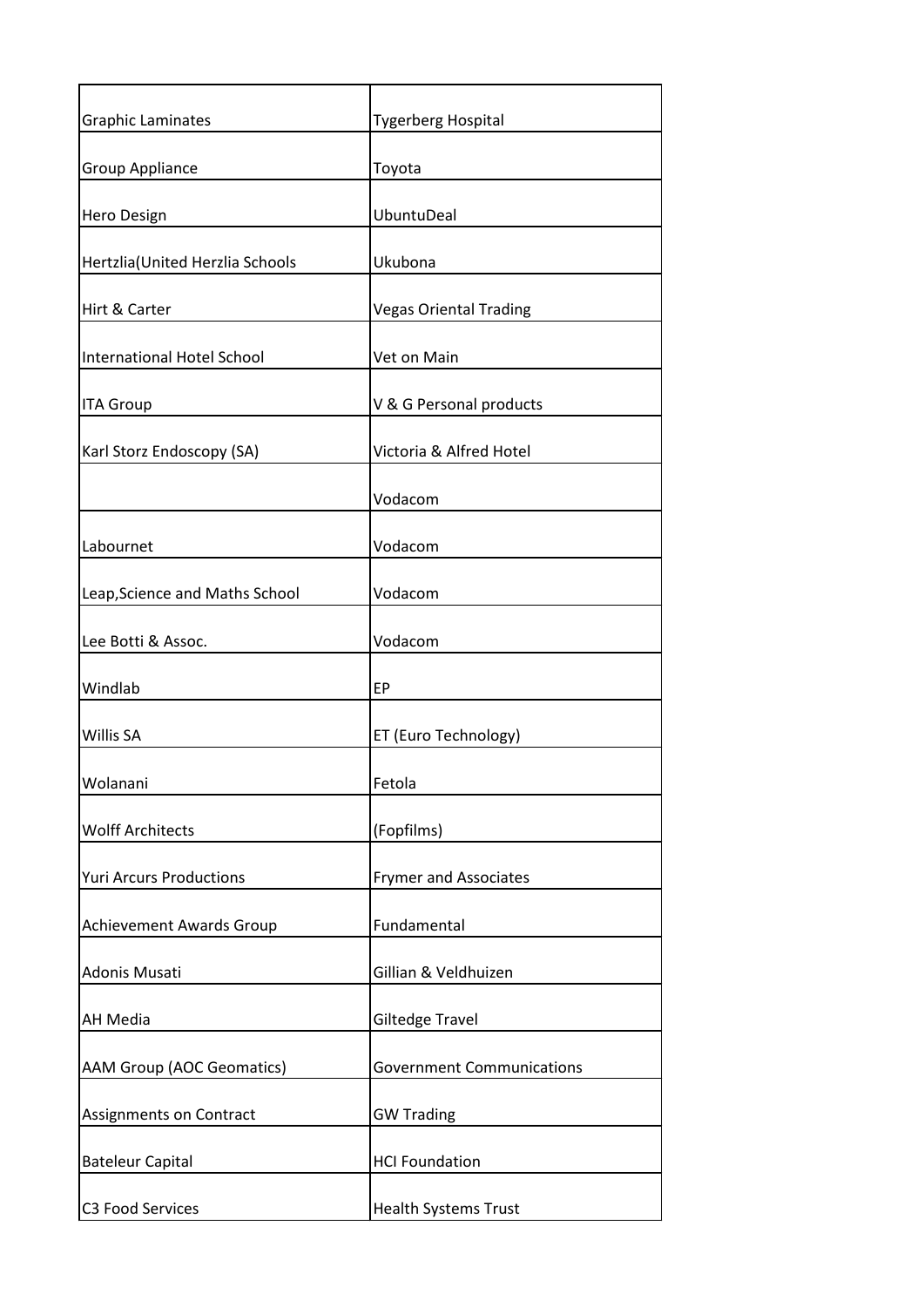| Cape Retirement Lifestyles      | <b>ICAS</b>                                    |
|---------------------------------|------------------------------------------------|
|                                 | <b>IGGEB</b> (International Centre for Genetic |
| <b>City Guns</b>                | Engin. And Biotechnology)                      |
|                                 |                                                |
| Decofurn                        | <b>ICLEI Africa</b>                            |
|                                 |                                                |
| Delta                           | Idea in a Forest                               |
|                                 |                                                |
| <b>Dragon Sports</b>            | Imani Development                              |
|                                 |                                                |
| Drug Free Sport                 | <b>Independent Claims</b>                      |
|                                 |                                                |
| Durapac Handbag and Luggage     | Ixande                                         |
|                                 |                                                |
| <b>Eclipse Public Relations</b> | Jacobs Parker Architects                       |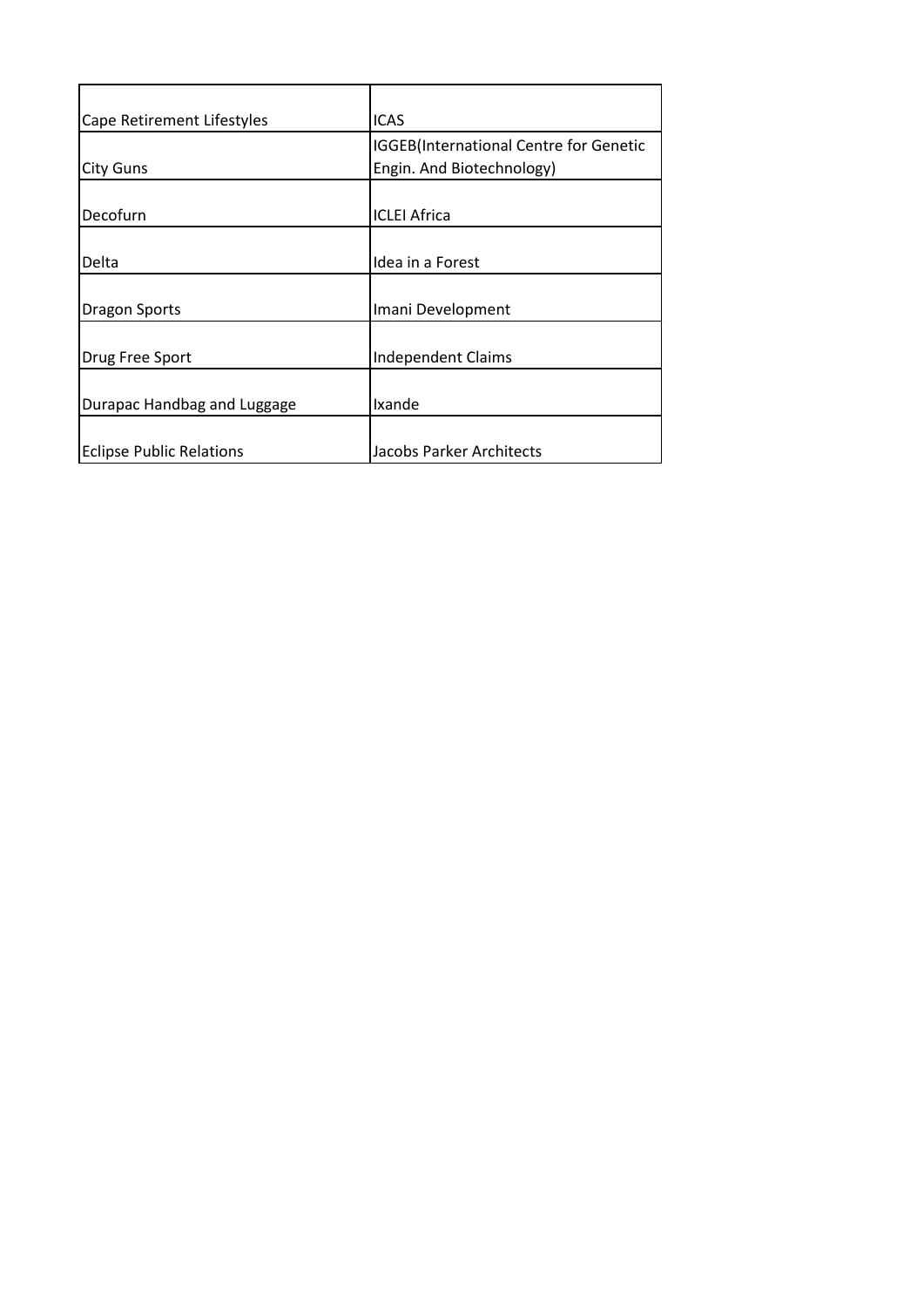| Vodacom                     | Dr Lienka Botha and partners      |
|-----------------------------|-----------------------------------|
| Vodacom                     | Fairsure Insurance -              |
| Webnow                      | Foodbank SA                       |
| Weizman Hertzlia School     | <b>HCI Foundation</b>             |
| <b>Winchester Mansions</b>  | <b>Kyocera Document Solutions</b> |
| <b>WHL-Africa</b>           | <b>Marion High</b>                |
| A Gas                       | <b>NHLS</b>                       |
| <b>Axios Consulting</b>     | <b>Private Safaris</b>            |
| <b>Black Umbrella</b>       | Propell                           |
| <b>CJB Brokers</b>          | Propergation                      |
| Eskom                       | Safari Centre                     |
| E Travel                    | Sunpower                          |
| Eurocorner                  | Afriserv                          |
| Freight in Motion(Jan 2012) | <b>Allport Cargo Services</b>     |
| Keyside(Jan 2012)           | <b>BET Xchange</b>                |
| Land Equity                 | <b>Busby Trading</b>              |
| Long St Media               | <b>Custom Graphics</b>            |
| Gordan Miller               | Fresenius Kabi                    |
| Murray&Roberts              | Foodbank SA                       |
| Primedia (KFM)              | <b>HCI Foundation</b>             |
| <b>Premier Fishing</b>      | <b>Horizon Capital</b>            |
| Seaboard International      | Ibis House                        |
| <b>Swift Displays</b>       | <b>ICLEI</b>                      |
| Toshiba                     | Kensington and Eaton              |
|                             |                                   |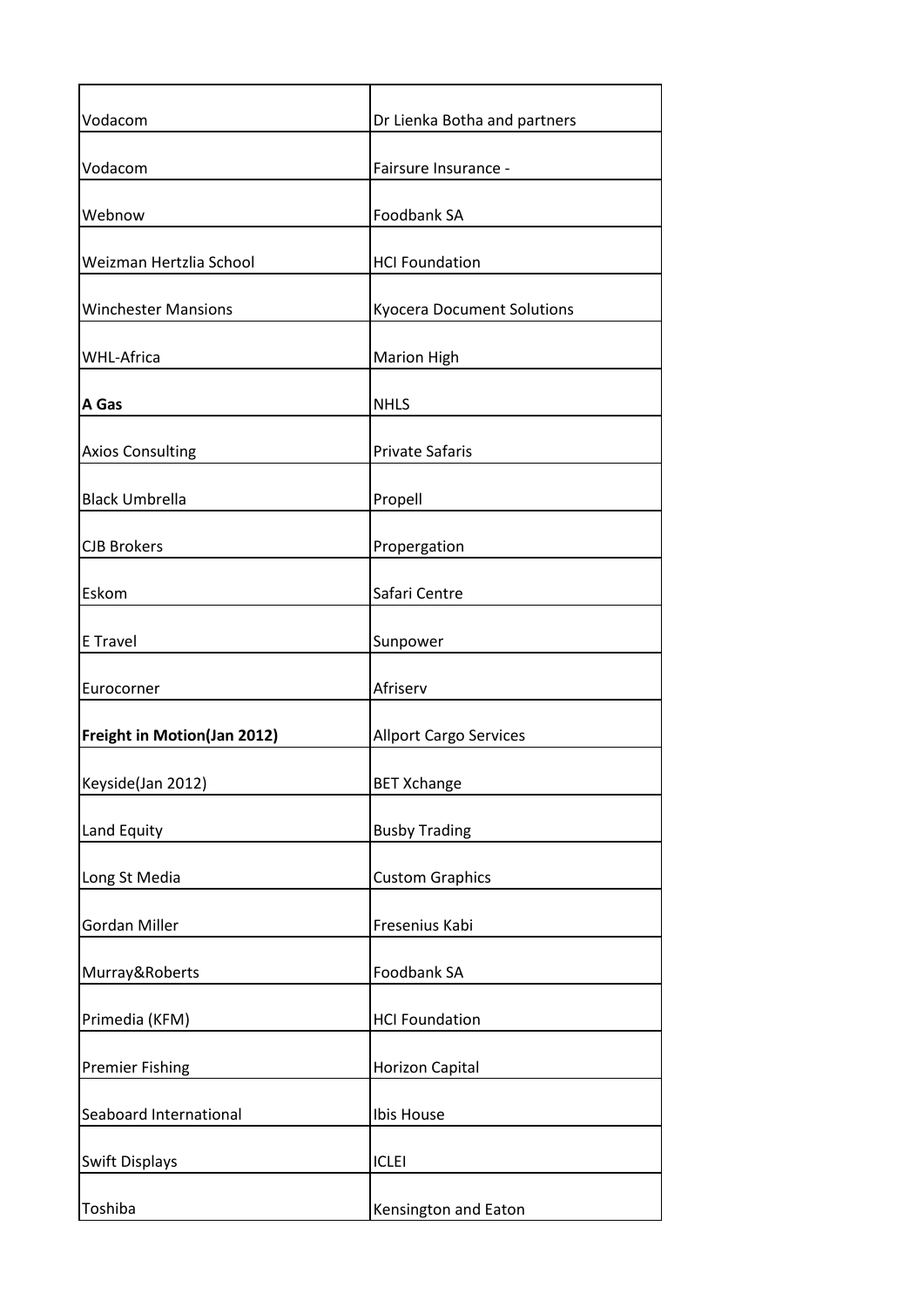| <b>Truworths Ltd</b>          | <b>Lobster Tree Films</b>           |
|-------------------------------|-------------------------------------|
| <b>Urban Design</b>           | Peace River Trading                 |
| <b>UWC</b>                    | <b>SABT</b>                         |
|                               | Schnetler's Inc                     |
| <b>Varsity Tutors</b>         | <b>SMEC</b>                         |
| Vodacom-Montague Gardens      | Talani                              |
| Abreal                        | Mc Loughlin Clark Attorneys         |
| Activa                        | Utopia/Jupiter                      |
| Aspen                         | <b>WSP</b>                          |
| <b>ATC South Africa</b>       | AllisOne                            |
| <b>Aurora Power Solutions</b> | Avansa                              |
| <b>Crystal Towers</b>         | Banks R&L                           |
| Delwood Chefs Academy         | <b>Bluegrass Digital</b>            |
| Fairbridges Attorneys         | <b>Bluesky Aviation &amp; Tours</b> |
| GP Jet                        | <b>Butlers Pizza H.O</b>            |
| Hostman-Steinberg             | Cape Grain Milling (Athlone)        |
| HSM(Highbury)                 | Chemimpo                            |
| Impahla Socks                 | Cirtech Technologies                |
| Louis Leipoldt Medical Centre | Coulters Van Gend+Kotze             |
| Mango                         | CTSP(C.T School of Photography.)    |
| Medipost                      | Protea Hotels: Fire and Ice         |
| Mr Price Home                 | RDAbuilding                         |
| <b>NACOSA</b>                 | Rentokil                            |
| <b>NMG House</b>              | <b>Richard Henkel</b>               |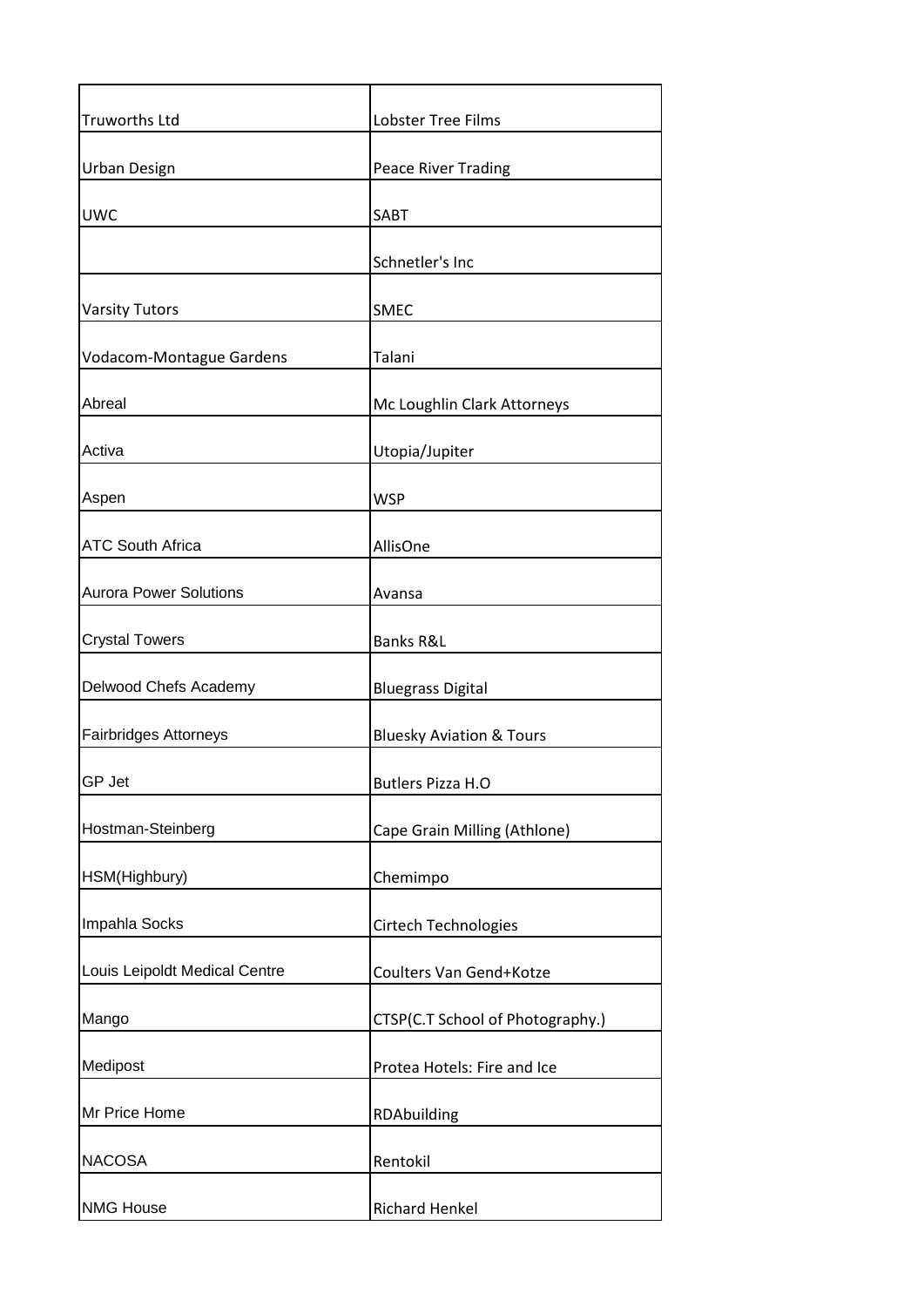| Oculus                                            | Sales Hire                   |
|---------------------------------------------------|------------------------------|
| Pastel Payroll                                    | <b>Select Musiek</b>         |
| Pernod Picard                                     | St Aden's Church             |
| <b>Purse Strings</b>                              | St James Software            |
| Rightshift                                        | Southern Charter             |
| <b>Strandtowers Hotel</b>                         | St John's Church             |
| Vodacom Montague Gardens                          | Sunflower Fund               |
| Abreal - Avanti + T systems                       | Tembeka Social Investment    |
| ACI Worldwide (S1)                                | <b>UCT-Animal Unit</b>       |
| Aurora                                            | <b>UCT Conference Centre</b> |
| Camelot Health                                    | <b>UCT HR Dept</b>           |
| Cape Fish                                         | Vineyard Hotel               |
| Karl Storz Endoscopy (SA)                         | <b>Wright Millners</b>       |
| Kingsbury Hospital-103 Fairfield Medical<br>Suite | <b>Absolute Pets</b>         |
| Kirstenhof Primary School                         | <b>ACDC Dynamics</b>         |
| Lew geffen sothebys International Realty Argility |                              |
| Liberty                                           | <b>Art Publishers</b>        |
| Louis van Zyl Attorneys                           | Atlantic                     |
| Maserumule Inc. Attorneys                         | <b>Bester Burke</b>          |
| Microchem                                         | <b>Brands Rock</b>           |
| M Judge Master Builders                           | <b>Brooks and Michaels</b>   |
| mthente                                           | Bytes (WC ATS)               |
| <b>Munro Bloch Textiles</b>                       | Catalyst                     |
| Musto Brindley Attorneys                          | Cedar Prep School            |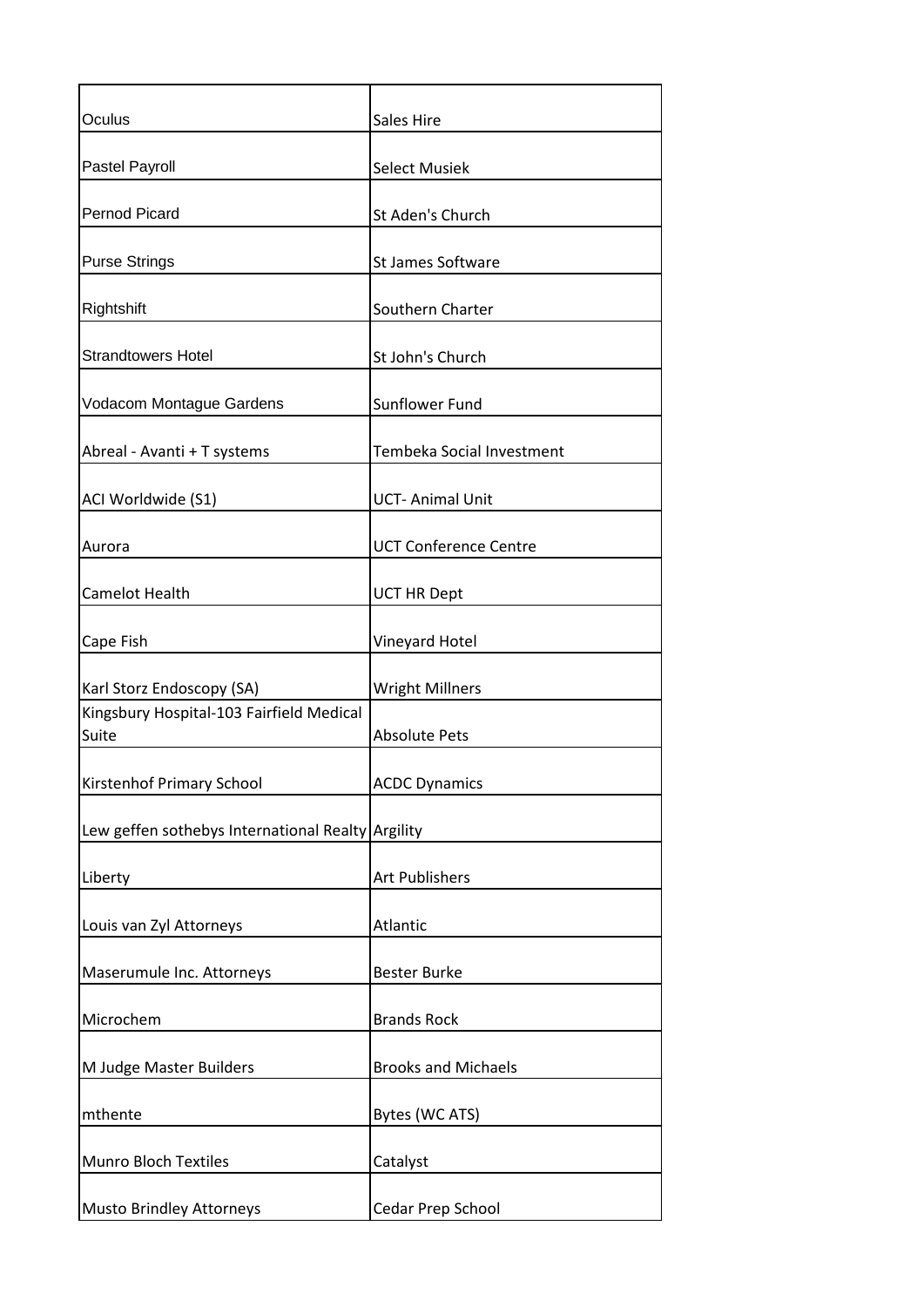| ninety9cents                       | Claremont High School                 |
|------------------------------------|---------------------------------------|
|                                    |                                       |
| Northstar Asset Management         | Damelin Cape Town City Campus         |
|                                    |                                       |
| PASA(Publishers Ass.of SA)         | Dentons                               |
|                                    |                                       |
| <b>Operation Smile</b>             | Department of the Premier             |
|                                    |                                       |
| <b>Pangea Outsourcing Services</b> | EcoAfrica                             |
|                                    |                                       |
| PCI (                              | Ecole francaise du Cap(french School) |
|                                    |                                       |
| Peter Henkel                       | Econo-Heat                            |
|                                    |                                       |
| Protea Bookshop Rondebosch         | Economic Justice Network (EJN)        |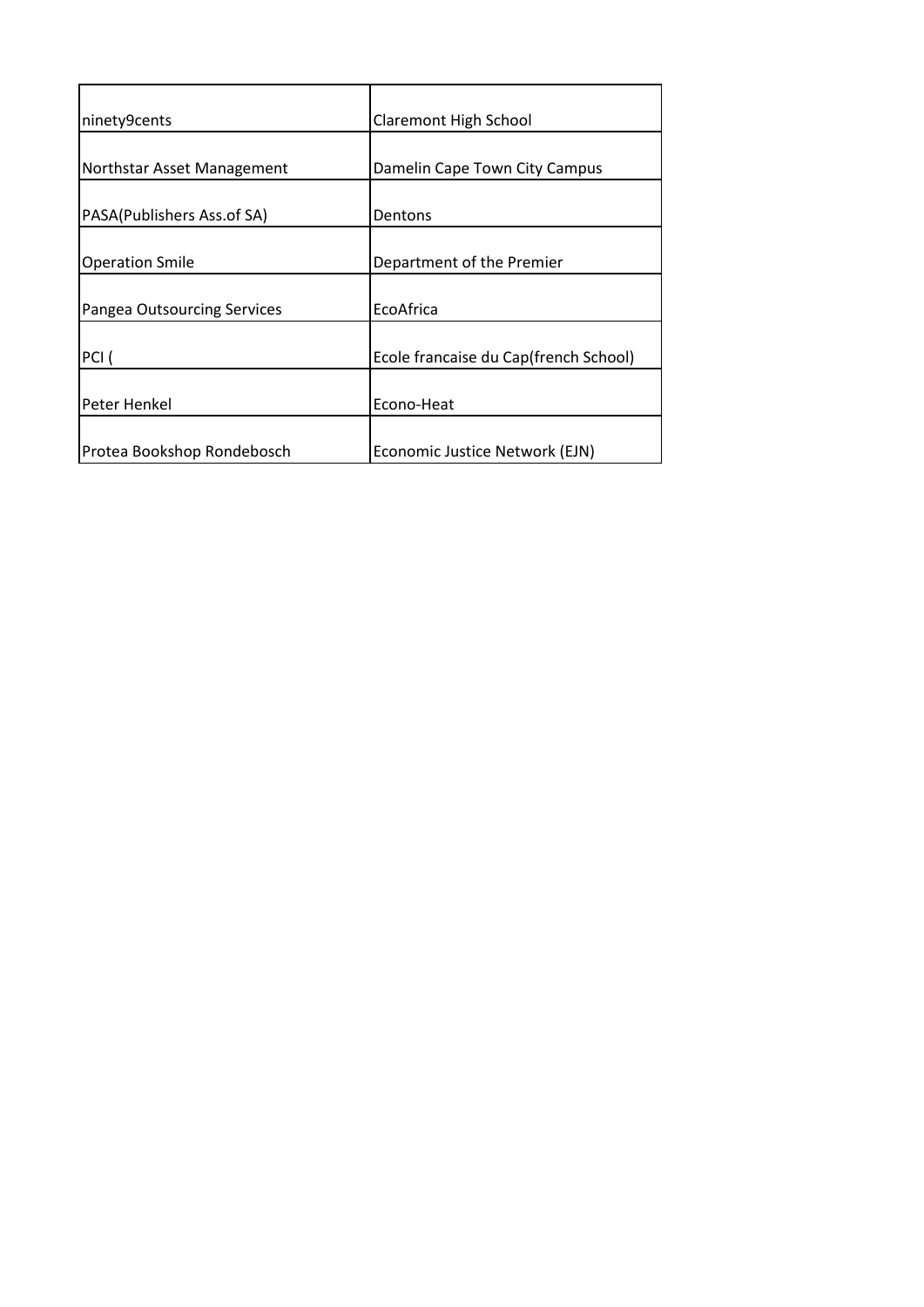| Cyberstrobe                                     | MacGregor Stanford Kruger                                 |
|-------------------------------------------------|-----------------------------------------------------------|
| d6Technology                                    | Meredith Harington                                        |
| Davidsons Boards                                | <b>Michalsons Attorneys</b>                               |
| Dept of the Premier                             | <b>Networkers PLC</b>                                     |
| Digicape                                        | Newman Architecture and Design                            |
| Dr Copperfield                                  | Overdrive                                                 |
| <b>Engen Gardens</b>                            | PHC-Primary Healt Care                                    |
| <b>Environmental Partnership</b>                | Neilmarie                                                 |
| Ervin Spin                                      | NPS (Nutripharmasolutions)                                |
| Flagship Asset management                       | <b>Peace River Trading Co.</b>                            |
| Flow Interactive                                | RedCrown                                                  |
| Foodbank SA                                     | Rooms for Africa                                          |
| Formula D Interactive                           | Rozowsky Associates                                       |
| Frank Joubert art Centre                        | Sales Hire                                                |
| Fuelonline                                      | Seven Eleven                                              |
| Geratec                                         | <b>SLED</b>                                               |
| <b>Gold Circle</b>                              | Stanlib                                                   |
| <b>Graaffs Trust Limited</b>                    | Starke Ayres Garden Centre                                |
| <b>Grindrod Marine Services</b>                 | Sunpower                                                  |
| Groupon SA                                      | Tupperware                                                |
| Health Systems Technologies (HST)               | <b>UCT</b>                                                |
| IFAW (International Fund for Animal<br>Welfare) | UCT Research Animal Facility-Faculty<br>of Health Science |
| <b>IDC Consultants</b>                          | US-Urban Space, Unit5,                                    |
| Immaculata Girls High                           | Vodacom Rondebsosch (FYMT)                                |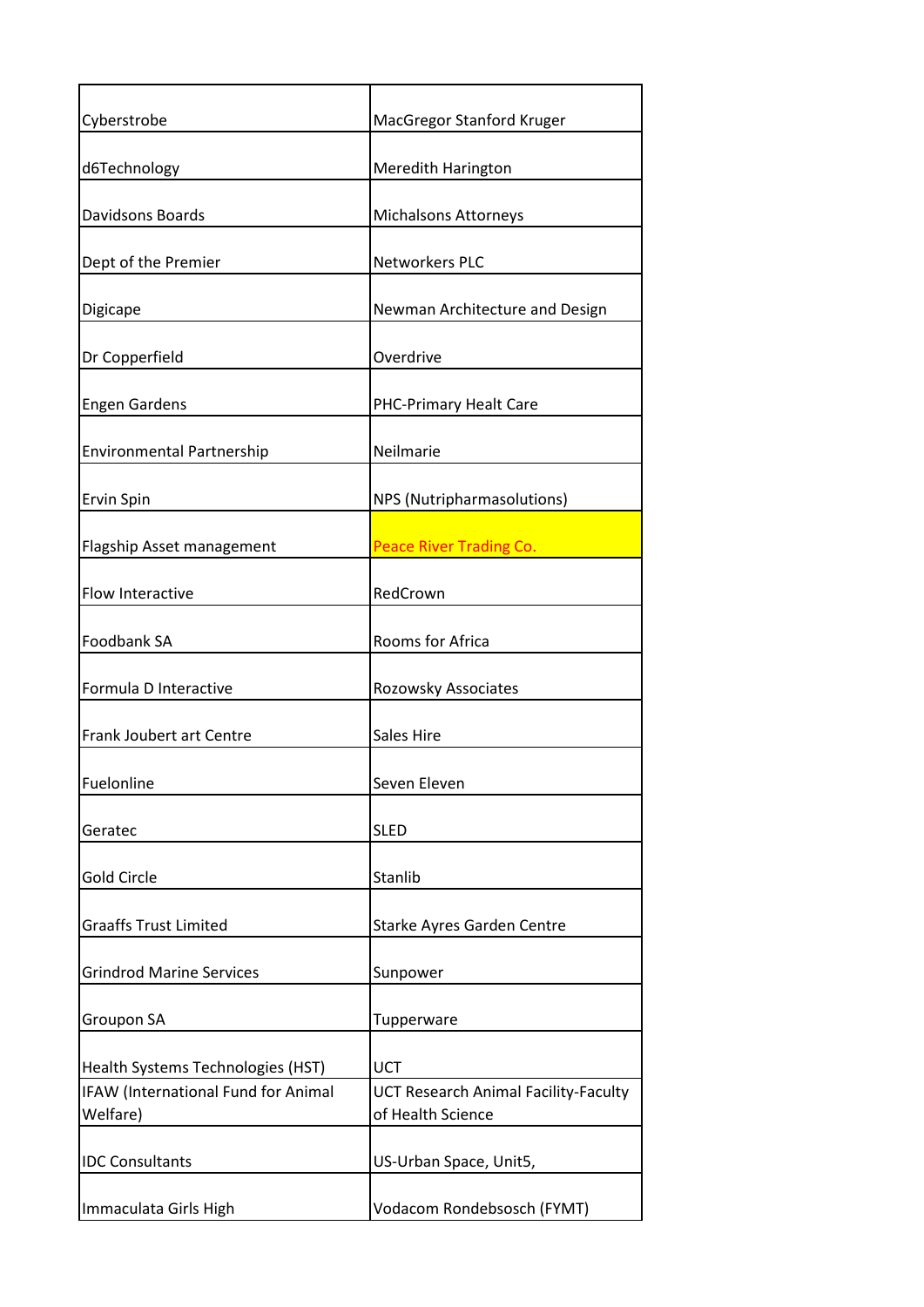| Kemklean                            | Warehouse Finder                     |
|-------------------------------------|--------------------------------------|
| <b>Kenilworth Medicross</b>         | Worldwide Housewares                 |
| <b>KFC</b>                          | <b>WSP</b>                           |
| <b>KLG Architects</b>               | <b>ACT Imports</b>                   |
| <b>Kreate SA</b>                    | <b>AECOM</b>                         |
| Little Scotia                       | Aegis                                |
| Marlborough Park                    | Altitude                             |
| Mediashop                           | Auburn House School                  |
| Milward and King                    | CA Global                            |
| <b>MLT Drives</b>                   | <b>Camstone Asset Managers</b>       |
| Montessori Training Centre (Nsansa) | <b>COA</b> - Coasite                 |
| <b>Oriental Art</b>                 | <b>Colinton Surgery</b>              |
| Park Lane (Intersect Sect. Title)   | <b>Currency Partners</b>             |
| Pet Recycling Co (Petco)            | Definitive Capital                   |
| Primedia                            | Department of the Premier            |
| P2Life                              | Fiscal                               |
| <b>Quivertree Publications</b>      | Frontline Fellowship-Livingstone Hse |
| Remax                               | <b>Global Vision International</b>   |
| <b>Rennies Travel</b>               | Hubble Studio                        |
| Rondebosch Medical Centre           | Infovest                             |
| Ruth Prowse school of Arts          | Innes Projects                       |
| Rustenberg Girls high               | Kirtech PTY                          |
| <b>Scripture Union B/shop</b>       | Knighton Surgery                     |
| Sekunjalo Health Care               | <b>Personal Trust</b>                |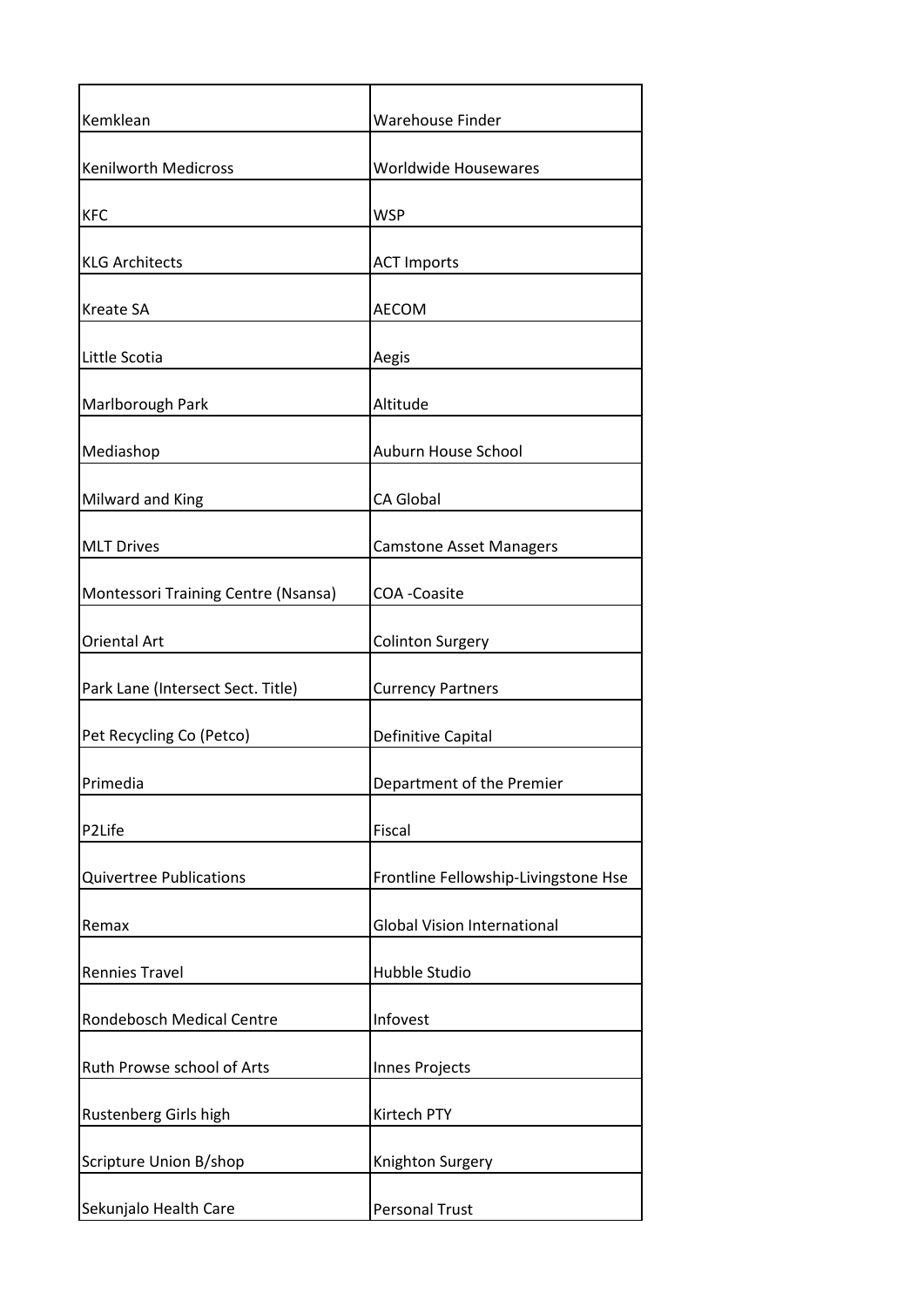| Shonaquip                                                                              | <b>Phoenix Risk Solutions</b> |
|----------------------------------------------------------------------------------------|-------------------------------|
| <b>SIRAC SA</b>                                                                        | Picardi Rebel                 |
| Springfield Convent School                                                             |                               |
| Strika                                                                                 |                               |
| The Eventful Grp                                                                       |                               |
| <b>UCT-Dev Policy Research Unit</b>                                                    |                               |
| <b>UCT Fees Dept</b><br>UCT-Linguistics-School of African and<br><b>Gender Studies</b> |                               |
| <b>UCT-Lipid Lab</b>                                                                   |                               |
| <b>Uhuru Communications</b>                                                            |                               |
| Urban Hub                                                                              |                               |
| Wheat Trust(Opp. Secbands)                                                             |                               |
| <b>5one Marketing SA</b>                                                               |                               |
| Fine and Country                                                                       |                               |
| Flagship Asset Management                                                              |                               |
| Freight in Motion                                                                      |                               |
| Green Cape                                                                             |                               |
| <b>Hillcrest Primary School</b>                                                        |                               |
| <b>Investment Data Services (IDS)</b>                                                  |                               |
| <b>IPSOS</b>                                                                           |                               |
| Ivan Sasman Architects                                                                 |                               |
| <b>WPCC</b>                                                                            |                               |
| <b>Tonnesen Motors</b>                                                                 |                               |
| <b>Red Panda Software</b>                                                              |                               |